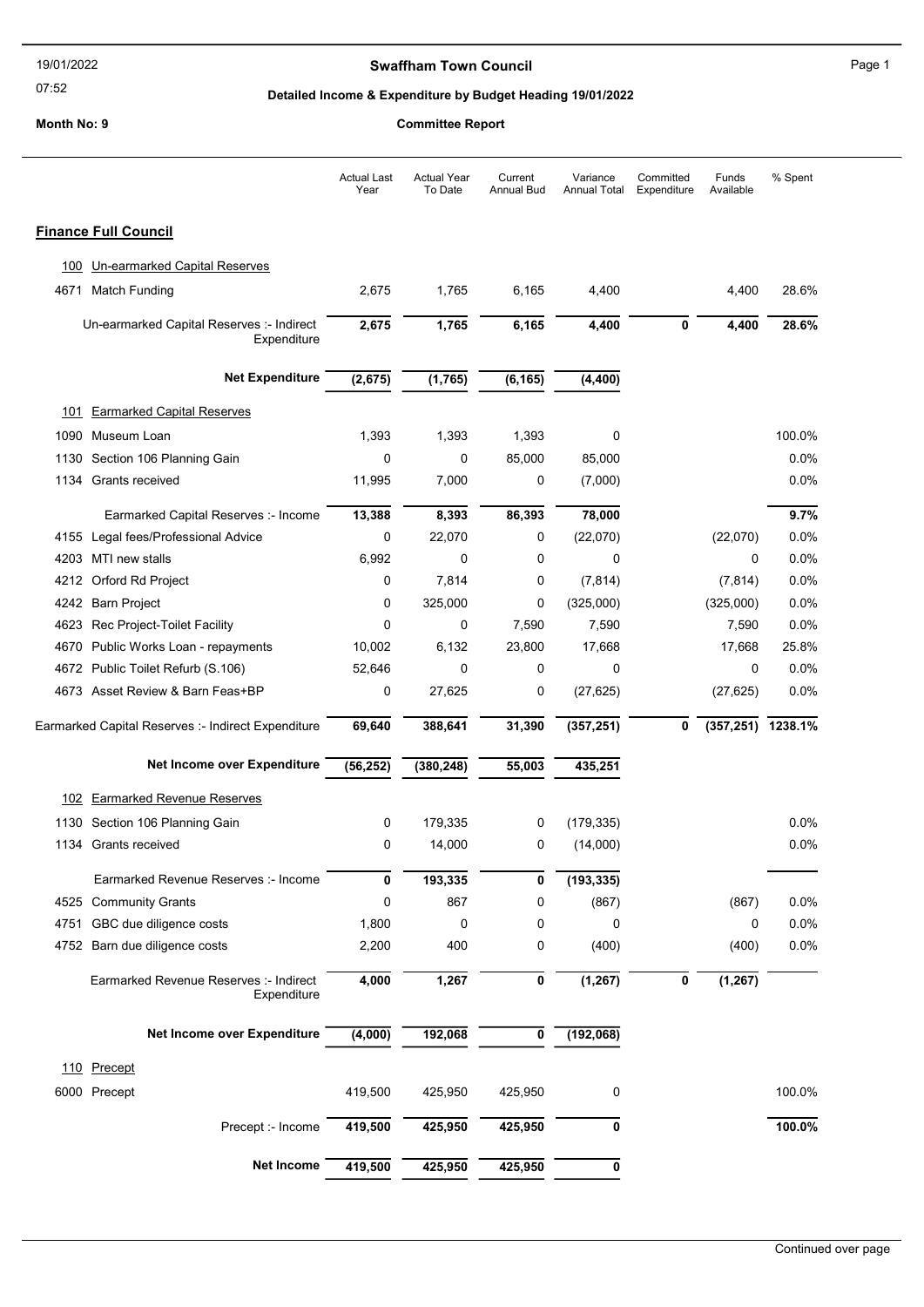## Swaffham Town Council **Example 2** Page 2

07:52

### Detailed Income & Expenditure by Budget Heading 19/01/2022

#### Month No: 9 Committee Report

|                                            | <b>Actual Last</b><br>Year | <b>Actual Year</b><br>To Date | Current<br>Annual Bud | Variance<br><b>Annual Total</b> | Committed<br>Expenditure | Funds<br>Available | % Spent |
|--------------------------------------------|----------------------------|-------------------------------|-----------------------|---------------------------------|--------------------------|--------------------|---------|
| 203 Events & Tourism                       |                            |                               |                       |                                 |                          |                    |         |
| 1004<br><b>Equipment Hire</b>              | 0                          | 0                             | 55                    | 55                              |                          |                    | 0.0%    |
| 1016 Xmas Market Income                    | (61)                       | 13,241                        | 3,200                 | (10, 041)                       |                          |                    | 413.8%  |
| Sheep fair Income<br>1017                  | 0                          | 0                             | 100                   | 100                             |                          |                    | 0.0%    |
| Car Rally Income<br>1018                   | 0                          | 1,646                         | 1,500                 | (146)                           |                          |                    | 109.7%  |
| Grants received<br>1134                    | 2,003                      | 0                             | 2,003                 | 2,003                           |                          |                    | 0.0%    |
| Events & Tourism :- Income                 | 1,943                      | 14,887                        | 6,858                 | (8,029)                         |                          |                    | 217.1%  |
| 4125<br>Insurance                          | 0                          | 0                             | 2,300                 | 2,300                           |                          | 2,300              | 0.0%    |
| 4208<br>VE Day expenses                    | 539                        | 0                             | 0                     | 0                               |                          | 0                  | 0.0%    |
| 4215<br>Xmas Market expenses               | 43                         | 7,818                         | 400                   | (7, 418)                        |                          | (7, 418)           | 1954.6% |
| 4219<br>Town Flags                         | 112                        | 434                           | 500                   | 66                              |                          | 66                 | 86.9%   |
|                                            |                            |                               |                       |                                 |                          |                    |         |
| Events & Tourism :- Indirect Expenditure   | 694                        | 8,253                         | 3,200                 | (5,053)                         | 0                        | (5,053)            | 257.9%  |
| Net Income over Expenditure                | 1,248                      | 6,635                         | 3,658                 | (2, 977)                        |                          |                    |         |
| <b>Amenities &amp; Agency</b><br>307       |                            |                               |                       |                                 |                          |                    |         |
| <b>Office Rent</b><br>1000                 | 2,134                      | 4,268                         | 5,862                 | 1,594                           |                          |                    | 72.8%   |
| 1092<br>Relief in Need-Agency              | 1,000                      | 0                             | 0                     | 0                               |                          |                    | 0.0%    |
| Hire/connection fees -T/Centre<br>1100     | 592                        | 533                           | 500                   | (33)                            |                          |                    | 106.5%  |
| 1101<br>Car Charging Points - fees/usa     | 10                         | 23                            | 135                   | 112                             |                          |                    | 16.9%   |
| Amenities & Agency :- Income               | 3,736                      | 4,823                         | 6,497                 | 1,674                           |                          |                    | 74.2%   |
| Repairs/Replacement<br>4075                | 0                          | 0                             | 0                     | 0                               |                          | 0                  | 0.0%    |
| <b>General Maintenance</b><br>4230         | 330                        | 299                           | 255                   | (44)                            |                          | (44)               | 117.4%  |
| <b>TIC Service Level Agreement</b><br>4350 | 3,070                      | 2,070                         | 3,130                 | 1,060                           |                          | 1,060              | 66.1%   |
| 4420<br>War Memorial Electricity           | 48                         | 45                            | 50                    | 5                               |                          | 5                  | 90.8%   |
| <b>Town Centre Electric</b><br>4425        | 1,125                      | 587                           | 1,122                 | 535                             |                          | 535                | 52.3%   |
| <b>Town Centre WiFi</b><br>4426            | 557                        | 558                           | 615                   | 57                              |                          | 57                 | 90.7%   |
| 4510 Street Lights - Elect/Maint           | 17,130                     | 17,777                        | 26,928                | 9,151                           |                          | 9,151              | 66.0%   |
| 4512 Twinning Bursary                      | 3                          | 0                             | 250                   | 250                             |                          | 250                | 0.0%    |
| <b>Community Grants</b><br>4525            | 217                        | 741                           | 200                   | (541)                           |                          | (541)              | 370.5%  |
| <b>Mayors Allowance</b><br>4530            | 1,250                      | 0                             | 1,250                 | 1,250                           |                          | 1,250              | 0.0%    |
| 4531<br><b>Mayors Reception</b>            | 0                          | 0                             | 1,125                 | 1,125                           |                          | 1,125              | 0.0%    |
| Mayors Civic Service<br>4532               | 0                          | 0                             | 500                   | 500                             |                          | 500                | 0.0%    |
| Civic Regalia/photograph<br>4534           | 277                        | 0                             | 100                   | 100                             |                          | 100                | 0.0%    |
| 4540 Xmas Lights                           | 3,656                      | 221                           | 6,000                 | 5,779                           |                          | 5,779              | 3.7%    |
| Amenities & Agency :- Indirect Expenditure | 27,663                     | 22,298                        | 41,525                | 19,227                          | 0                        | 19,227             | 53.7%   |
| Net Income over Expenditure                | (23, 928)                  | (17, 475)                     | (35, 028)             | (17, 553)                       |                          |                    |         |
| Finance Full Council :- Income             | 438,566                    | 647,388                       | 525,698               | (121, 690)                      |                          |                    | 123.1%  |
| Expenditure                                | 104,673                    | 422,223                       | 82,280                | (339, 943)                      | 0                        | (339, 943)         | 513.2%  |
| <b>Movement to/(from) Gen Reserve</b>      | 333,893                    | 225,165                       |                       |                                 |                          |                    |         |

**Market**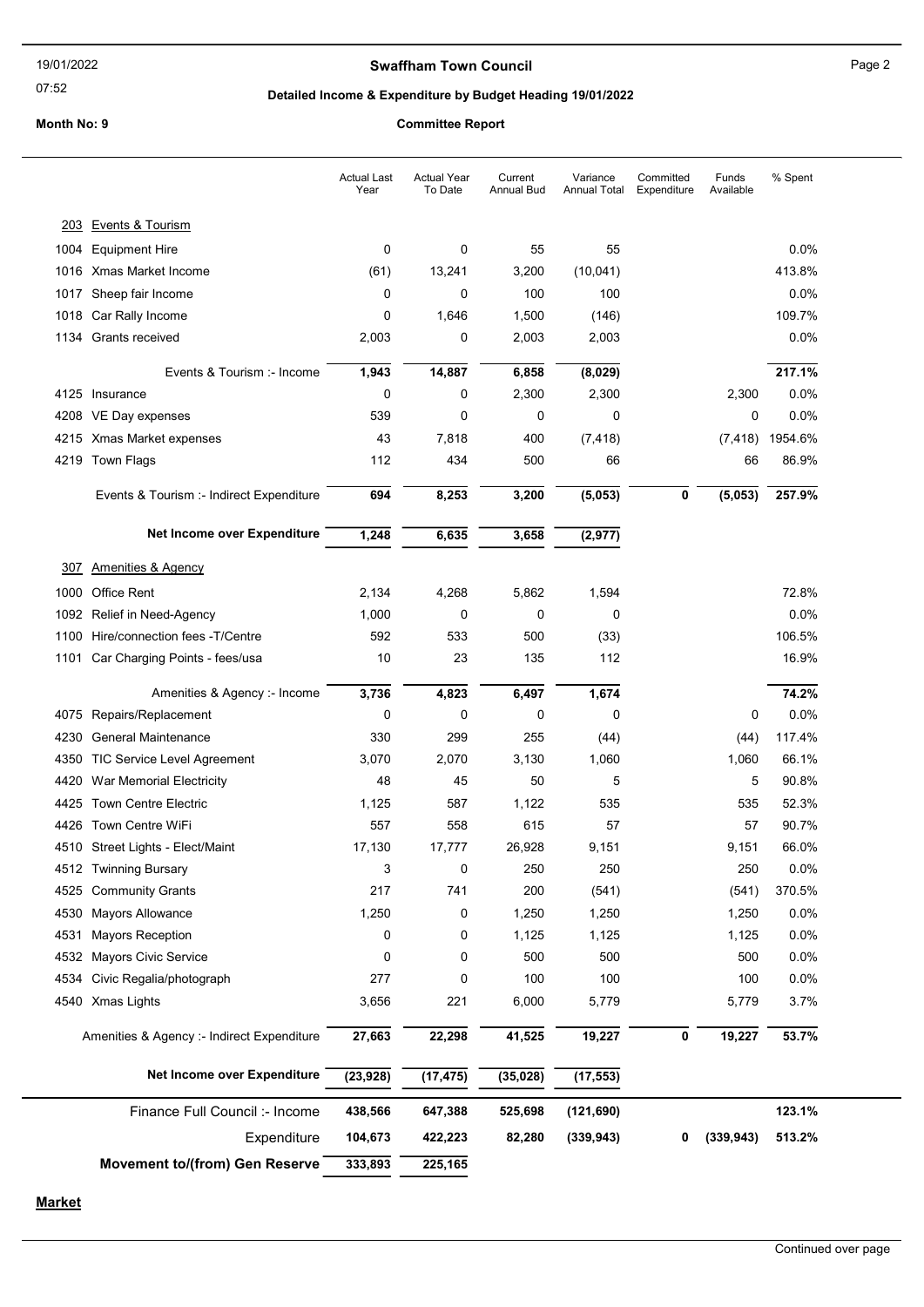## Swaffham Town Council **Example 2** Page 3

07:52

# Detailed Income & Expenditure by Budget Heading 19/01/2022

|      |                                            | <b>Actual Last</b><br>Year | <b>Actual Year</b><br>To Date | Current<br><b>Annual Bud</b> | Variance<br><b>Annual Total</b> | Committed<br>Expenditure | Funds<br>Available | % Spent |
|------|--------------------------------------------|----------------------------|-------------------------------|------------------------------|---------------------------------|--------------------------|--------------------|---------|
|      | 201 Market                                 |                            |                               |                              |                                 |                          |                    |         |
|      | 1010 Market Income-Casual                  | 2,654                      | 3,714                         | 3,100                        | (614)                           |                          |                    | 119.8%  |
| 1011 | Market & Auction Licence                   | 17,197                     | 25,305                        | 29,400                       | 4,095                           |                          |                    | 86.1%   |
| 1019 | <b>Market Stall Hire</b>                   | 539                        | 531                           | 0                            | (531)                           |                          |                    | 0.0%    |
| 9998 | <b>Early Payment Discount</b>              | (2, 139)                   | (2,676)                       | (3,400)                      | (724)                           |                          |                    | 78.7%   |
|      | Market :- Income                           | 18,251                     | 26,873                        | 29,100                       | 2,227                           |                          |                    | 92.3%   |
|      | 4020 Rates                                 | 3,493                      | 3,144                         | 3,493                        | 349                             |                          | 349                | 90.0%   |
| 4061 | Telephone                                  | 223                        | 129                           | 255                          | 126                             |                          | 126                | 50.6%   |
| 4123 | Membership/Subscriptions                   | 0                          | 369                           | 365                          | (4)                             |                          | (4)                | 101.1%  |
| 4130 | Advert/Publicity/Promotions                | 210                        | 339                           | 1,000                        | 661                             |                          | 661                | 33.9%   |
| 4205 | Market Stalls - erect/disamant             | 1,170                      | 0                             | 0                            | 0                               |                          | 0                  | 0.0%    |
| 4206 | Market Stalls - repairs and re             | 0                          | 19                            | 500                          | 481                             |                          | 481                | 3.8%    |
|      | Market :- Indirect Expenditure             | 5,097                      | 4,000                         | 5,613                        | 1,613                           | $\bf{0}$                 | 1,613              | 71.3%   |
|      | Net Income over Expenditure                | 13,154                     | 22,873                        | 23,487                       | 614                             |                          |                    |         |
|      | Market :- Income                           | 18,251                     | 26,873                        | 29,100                       | 2,227                           |                          |                    | 92.3%   |
|      |                                            |                            |                               |                              |                                 |                          |                    |         |
|      | Expenditure                                | 5,097                      | 4,000                         | 5,613                        | 1,613                           | 0                        | 1,613              | 71.3%   |
|      | <b>Movement to/(from) Gen Reserve</b>      | 13,154                     | 22,873                        |                              |                                 |                          |                    |         |
|      | Barn Theatre, Flat & Swim Pool             |                            |                               |                              |                                 |                          |                    |         |
|      |                                            |                            |                               |                              |                                 |                          |                    |         |
| 202  | <b>Barn Theatre</b>                        |                            |                               |                              |                                 |                          |                    |         |
| 4060 | <b>Electric and Gas</b>                    | 0                          | 298                           | 0                            | (298)                           |                          | (298)              | 0.0%    |
| 4075 | Repairs/Replacement                        | 0                          | 23                            | 0                            | (23)                            |                          | (23)               | 0.0%    |
|      | 4125 Insurance                             | 0                          | 341                           | 0                            | (341)                           |                          | (341)              | 0.0%    |
|      | 4230 General Maintenance                   | 0                          | 36                            | 0                            | (36)                            |                          | (36)               | 0.0%    |
|      | Barn Theatre :- Indirect Expenditure       | 0                          | 698                           | 0                            | (698)                           | 0                        | (698)              |         |
|      | <b>Net Expenditure</b>                     | 0                          | (698)                         | 0                            | 698                             |                          |                    |         |
| 301  | <b>Barn Flat</b>                           |                            |                               |                              |                                 |                          |                    |         |
|      | 4020 Rates                                 | 0                          | 170                           | 0                            | (170)                           |                          | (170)              | 0.0%    |
|      |                                            |                            |                               |                              |                                 |                          |                    |         |
|      | Barn Flat :- Indirect Expenditure          | 0                          | 170                           | 0                            | (170)                           | $\pmb{0}$                | (170)              |         |
|      | <b>Net Expenditure</b>                     | 0                          | (170)                         | 0                            | 170                             |                          |                    |         |
| 308  | <b>Barn Swimming Pool</b>                  |                            |                               |                              |                                 |                          |                    |         |
| 4230 | <b>General Maintenance</b>                 | 0                          | 42                            | 0                            | (42)                            |                          | (42)               | 0.0%    |
|      | Barn Swimming Pool :- Indirect Expenditure | 0                          | 42                            | 0                            | (42)                            | 0                        | (42)               |         |
|      | <b>Net Expenditure</b>                     | 0                          |                               | 0                            | $\overline{42}$                 |                          |                    |         |
|      |                                            |                            | $\overline{(42)}$             |                              |                                 |                          |                    |         |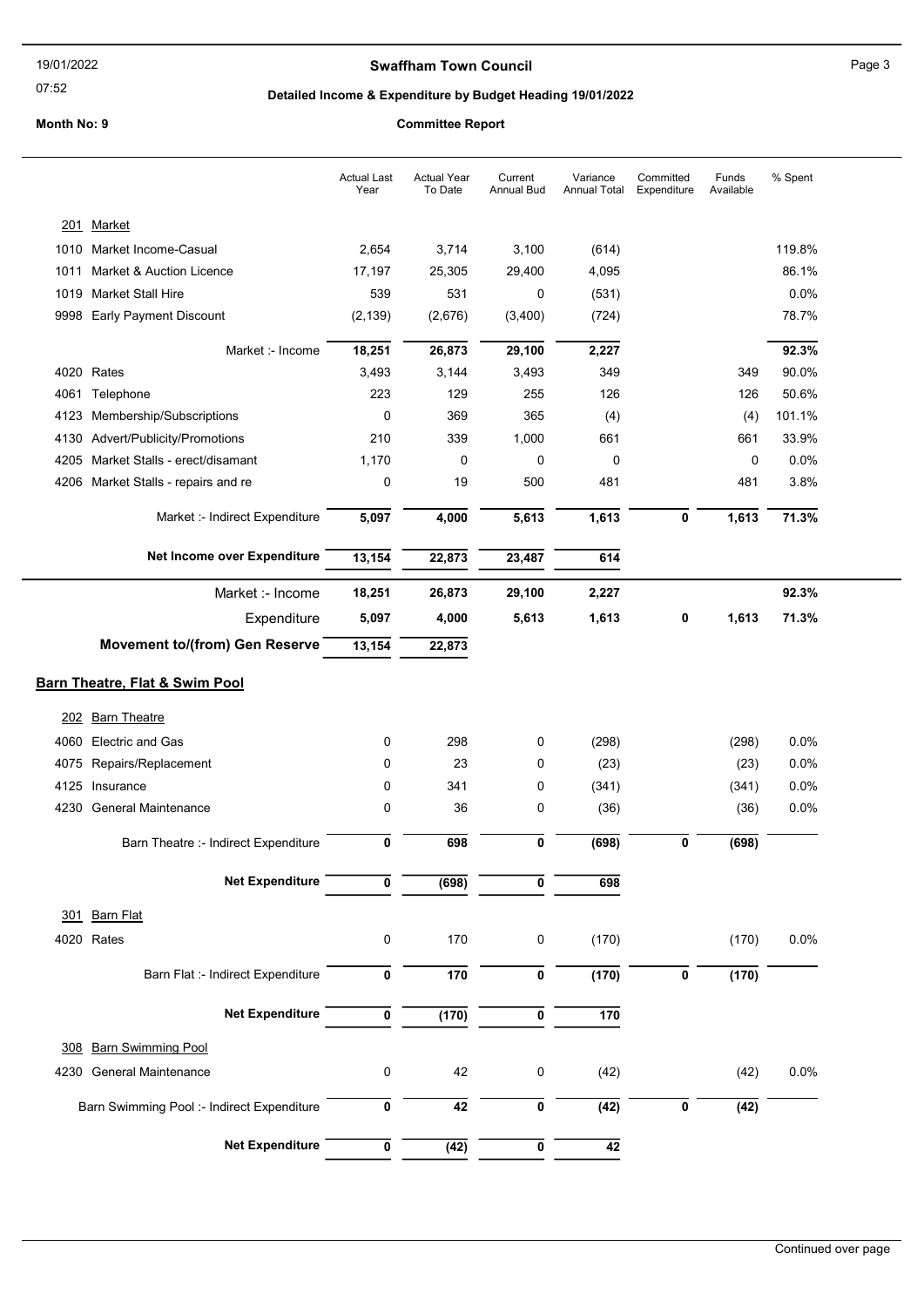#### 07:52

304 Public Toilets

| 19/01/2022                             |                                          |                            | <b>Swaffham Town Council</b>                               |                              |                                 |                          |                    |         | Page 4 |  |  |
|----------------------------------------|------------------------------------------|----------------------------|------------------------------------------------------------|------------------------------|---------------------------------|--------------------------|--------------------|---------|--------|--|--|
| 07:52                                  |                                          |                            | Detailed Income & Expenditure by Budget Heading 19/01/2022 |                              |                                 |                          |                    |         |        |  |  |
| Month No: 9<br><b>Committee Report</b> |                                          |                            |                                                            |                              |                                 |                          |                    |         |        |  |  |
|                                        |                                          | <b>Actual Last</b><br>Year | <b>Actual Year</b><br>To Date                              | Current<br><b>Annual Bud</b> | Variance<br><b>Annual Total</b> | Committed<br>Expenditure | Funds<br>Available | % Spent |        |  |  |
|                                        | Barn Theatre, Flat & Swim Pool :- Income | 0                          | 0                                                          | 0                            | 0                               |                          |                    | 0.0%    |        |  |  |
|                                        | Expenditure                              | 0                          | 910                                                        | 0                            | (910)                           | 0                        | (910)              | 0.0%    |        |  |  |
|                                        | <b>Movement to/(from) Gen Reserve</b>    | $\mathbf 0$                | (910)                                                      |                              |                                 |                          |                    |         |        |  |  |
|                                        | <b>Assets &amp; Open Spaces</b>          |                            |                                                            |                              |                                 |                          |                    |         |        |  |  |
| 103                                    | <b>Town Hall</b>                         |                            |                                                            |                              |                                 |                          |                    |         |        |  |  |
| 1000                                   | <b>Office Rent</b>                       | 9                          | 0                                                          | 0                            | 0                               |                          |                    | 0.0%    |        |  |  |
|                                        | Town Hall :- Income                      | 9                          | 0                                                          | 0                            | 0                               |                          |                    |         |        |  |  |
| 4020                                   | Rates                                    | 10,479                     | 9,431                                                      | 10,585                       | 1,154                           |                          | 1,154              | 89.1%   |        |  |  |
| 4021                                   | <b>Water Rates</b>                       | 683                        | 1,420                                                      | 1,010                        | (410)                           |                          | (410)              | 140.6%  |        |  |  |
| 4050                                   | Cleaning                                 | 0                          | 218                                                        | 155                          | (63)                            |                          | (63)               | 140.9%  |        |  |  |
| 4051                                   | Waste Collection/Clearance               | 365                        | 410                                                        | 730                          | 320                             |                          | 320                | 56.2%   |        |  |  |
| 4052                                   | Toilet/Cleaning consumables              | 108                        | 49                                                         | 285                          | 237                             |                          | 237                | 17.0%   |        |  |  |
| 4055                                   | Alarm/CCTV                               | 781                        | 149                                                        | 1,330                        | 1,181                           |                          | 1,181              | 11.2%   |        |  |  |
| 4060                                   | <b>Electric and Gas</b>                  | 5,672                      | 4,117                                                      | 7,110                        | 2,993                           |                          | 2,993              | 57.9%   |        |  |  |
| 4061                                   | Telephone                                | 1,922                      | 1,766                                                      | 2,215                        | 449                             |                          | 449                | 79.7%   |        |  |  |
| 4075                                   | Repairs/Replacement                      | 860                        | 7,870                                                      | 2,700                        | (5, 170)                        |                          | (5, 170)           | 291.5%  |        |  |  |
| 4230                                   | <b>General Maintenance</b>               | 1,162                      | 2,649                                                      | 1,000                        | (1,649)                         |                          | (1,649)            | 264.9%  |        |  |  |
|                                        | Town Hall :- Indirect Expenditure        | 22,031                     | 28,080                                                     | 27,120                       | (960)                           | 0                        | (960)              | 103.5%  |        |  |  |
|                                        | Net Income over Expenditure              | (22, 022)                  | (28,080)                                                   | (27, 120)                    | 960                             |                          |                    |         |        |  |  |
| 303                                    | <b>Allotments</b>                        |                            |                                                            |                              |                                 |                          |                    |         |        |  |  |
| 1030                                   | <b>Allotment Rent</b>                    | 8,439                      | 8,763                                                      | 7,900                        | (863)                           |                          |                    | 110.9%  |        |  |  |
|                                        | Allotments :- Income                     | 8,439                      | 8,763                                                      | 7,900                        | (863)                           |                          |                    | 110.9%  |        |  |  |
| 4021                                   | <b>Water Rates</b>                       | 1,698                      | 1,141                                                      | 2,000                        | 859                             |                          | 859                | 57.0%   |        |  |  |
| 4051                                   | Waste Collection/Clearance               | 365                        | 150                                                        | 450                          | 300                             |                          | 300                | 33.3%   |        |  |  |
| 4052                                   | Toilet/Cleaning consumables              | 75                         | 0                                                          | 0                            | 0                               |                          | 0                  | 0.0%    |        |  |  |
| 4075                                   | Repairs/Replacement                      | 182                        | 55                                                         | 150                          | 95                              |                          | 95                 | 36.4%   |        |  |  |
| 4230                                   | General Maintenance                      | 210                        | 0                                                          | 300                          | 300                             |                          | 300                | 0.0%    |        |  |  |

Allotments :- Indirect Expenditure 2,530 1,345 2,900 1,555 0 1,555 46.4%

Public Toilets :- Income 7 7 7 15 8 44.5%

1053 Toilet-Disabled Key Purchase 10 17 15 8 15% 8 44.5%

4020 Rates 3,842 (3,842) 0 3,842 3,842 0.0%

Net Income over Expenditure  $\overline{5,909}$   $\overline{7,418}$   $\overline{5,000}$   $\overline{2,418}$  (2,418)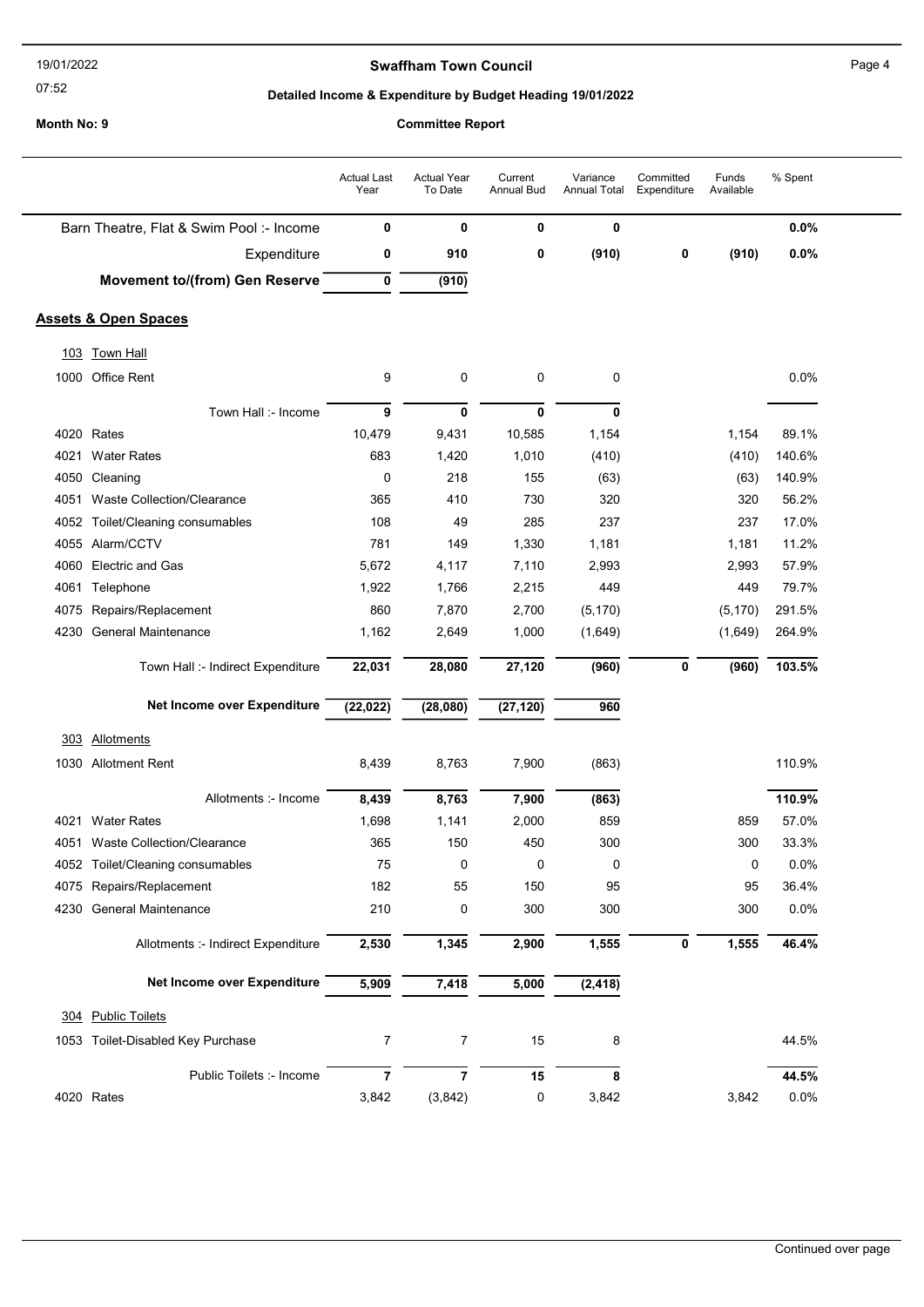## Swaffham Town Council **Example 2018** Page 5

07:52

## Detailed Income & Expenditure by Budget Heading 19/01/2022

|              |                                                               | <b>Actual Last</b><br>Year | <b>Actual Year</b><br>To Date | Current<br>Annual Bud | Variance<br><b>Annual Total</b> | Committed<br>Expenditure | Funds<br>Available | % Spent       |
|--------------|---------------------------------------------------------------|----------------------------|-------------------------------|-----------------------|---------------------------------|--------------------------|--------------------|---------------|
| 4021         | <b>Water Rates</b>                                            | 506                        | 553                           | 2,000                 | 1,447                           |                          | 1,447              | 27.7%         |
| 4051         | <b>Waste Collection/Clearance</b>                             | $\mathbf 0$                | 165                           | 380                   | 215                             |                          | 215                | 43.4%         |
| 4052         | Toilet/Cleaning consumables                                   | 385                        | 561                           | 700                   | 139                             |                          | 139                | 80.2%         |
| 4053         | <b>Toilets-Disabled Key</b>                                   | 0                          | 0                             | 33                    | 33                              |                          | 33                 | 0.0%          |
| 4060         | <b>Electric and Gas</b>                                       | 364                        | 235                           | 900                   | 665                             |                          | 665                | 26.1%         |
| 4075         | Repairs/Replacement                                           | 30                         | 105                           | 250                   | 145                             |                          | 145                | 42.0%         |
| 4230         | General Maintenance                                           | 33                         | 1                             | 250                   | 249                             |                          | 249                | 0.5%          |
|              | Public Toilets :- Indirect Expenditure                        | 5,160                      | (2, 222)                      | 4,513                 | 6,735                           | 0                        | 6,735              | $(49.2\%)$    |
|              | Net Income over Expenditure                                   | (5, 153)                   | 2,228                         | (4, 498)              | (6, 726)                        |                          |                    |               |
| 305          | Cemetery & Churchyard                                         |                            |                               |                       |                                 |                          |                    |               |
| 1080         | <b>Cemetery Fees</b>                                          | 25,642                     | 12,260                        | 21,210                | 8,950                           |                          |                    | 57.8%         |
|              | Cemetery & Churchyard :- Income                               | 25,642                     | 12,260                        | 21,210                | 8,950                           |                          |                    | 57.8%         |
| 4020         | Rates                                                         | 1,896                      | 1,706                         | 1,915                 | 209                             |                          | 209                | 89.1%         |
| 4051         | <b>Waste Collection/Clearance</b>                             | 1,357                      | 605                           | 1,515                 | 911                             |                          | 911                | 39.9%         |
| 4060         | <b>Electric and Gas</b>                                       | 684                        | 348                           | 345                   | (3)                             |                          | (3)                | 100.7%        |
| 4220         | <b>Tree Maintenance</b>                                       | 0                          | 1,500                         | 1,500                 | 0                               |                          | 0                  | 100.0%        |
| 4230         | <b>General Maintenance</b>                                    | 772                        | 47                            | 555                   | 508                             |                          | 508                | 8.5%          |
|              |                                                               |                            |                               |                       |                                 |                          |                    |               |
|              | Cemetery & Churchyard :- Indirect Expenditure                 | 4,709                      | 4,206                         | 5,830                 | 1,624                           | 0                        | 1,624              | 72.1%         |
|              | Net Income over Expenditure                                   | 20,933                     | 8,054                         | 15,380                | 7,326                           |                          |                    |               |
| 306          | Open Spaces                                                   |                            |                               |                       |                                 |                          |                    |               |
| 1050         | <b>Rec Ground Fees</b>                                        | 658                        | 755                           | 525                   | (230)                           |                          |                    | 143.8%        |
| 1134         | Grants received                                               | 0                          | 1,000                         | 0                     | (1,000)                         | 1,500                    |                    | 0.0%          |
|              | 1192 Sundry receipt                                           | 0                          | 51                            | 0                     | (51)                            |                          |                    | 0.0%          |
|              |                                                               |                            |                               |                       |                                 |                          |                    |               |
|              | Open Spaces :- Income                                         | 658                        | 1,806                         | 525                   | (1, 281)                        |                          |                    | 344.0%        |
| 4021         | <b>Water Rates</b>                                            | 95                         | 123                           | 50                    | (73)                            |                          | (73)               | 246.7%        |
| 4051         | Waste Collection/Clearance                                    | 14                         | 340                           | 325                   | (15)                            |                          | (15)               | 104.5%        |
| 4060         | <b>Electric and Gas</b>                                       | 129                        | 358                           | 145                   | (213)                           |                          | (213)              | 246.9%        |
| 4075<br>4076 | Repairs/Replacement                                           | 525                        | 1,345                         | 1,020                 | (325)<br>0                      |                          | (325)<br>0         | 131.9%        |
| 4077         | <b>Building Maintenance</b><br>Rec Toilet maintenance/consume | 133<br>0                   | 0<br>445                      | 0<br>0                | (445)                           |                          | (445)              | 0.0%<br>0.0%  |
| 4220         | <b>Tree Maintenance</b>                                       | 206                        | 2,515                         | 1,100                 | (1, 415)                        |                          |                    | 228.6%        |
| 4221         |                                                               | 0                          | 370                           | 0                     |                                 |                          | (1, 415)<br>(370)  |               |
| 4230         | <b>Tree Planting/Projects</b><br>General Maintenance          | 818                        | 547                           | 1,000                 | (370)<br>453                    |                          | 453                | 0.0%<br>54.7% |
| 4235         | New Equipment                                                 | 0                          | 1,230                         | 0                     |                                 |                          | (1,230)            | 0.0%          |
| 4277         | <b>Hedge Cutting</b>                                          | 0                          | 0                             | 175                   | (1, 230)<br>175                 |                          | 175                | 0.0%          |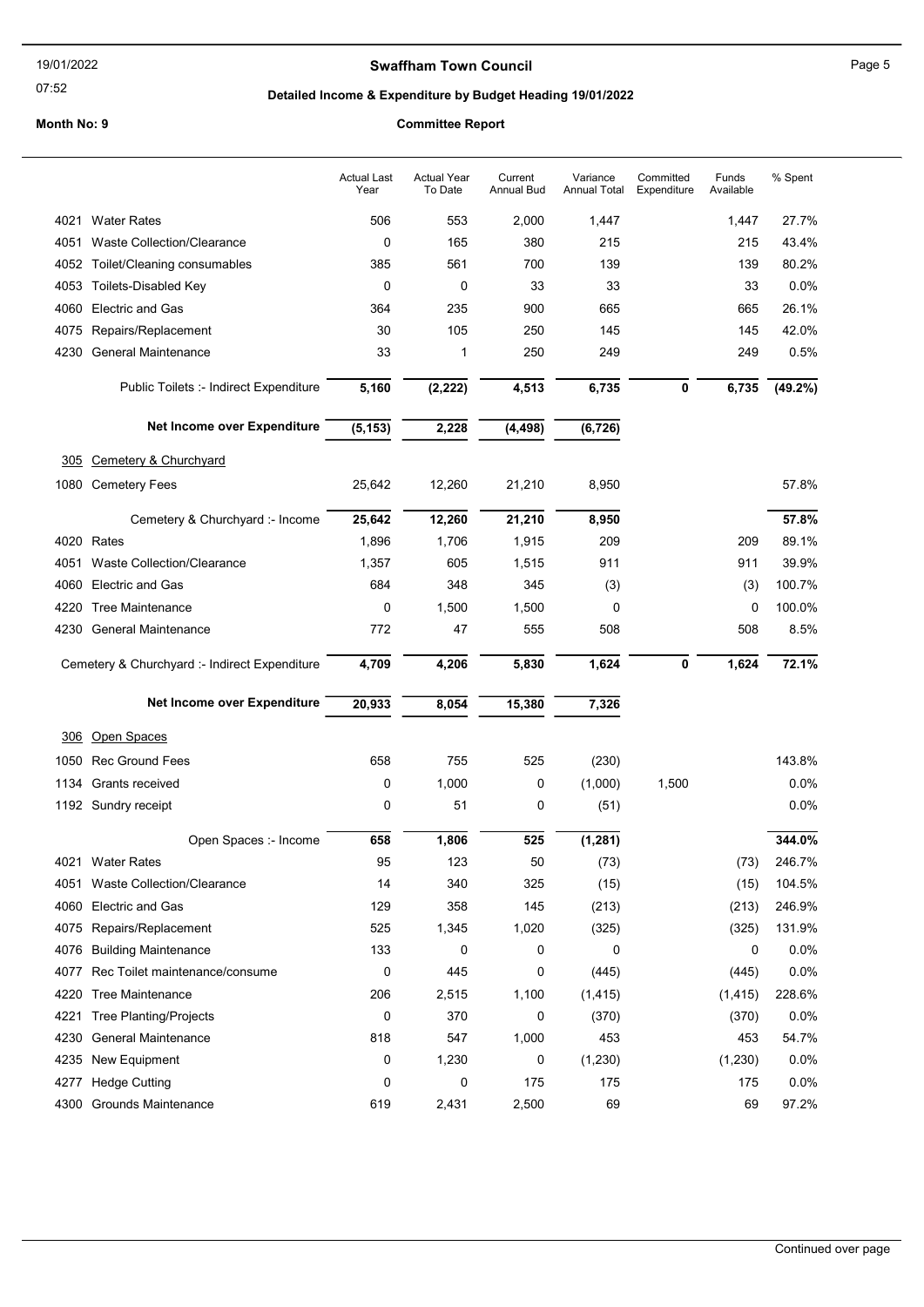## Swaffham Town Council **Example 2018** Page 6

07:52

# Detailed Income & Expenditure by Budget Heading 19/01/2022

|      |                                           | <b>Actual Last</b><br>Year | Actual Year<br>To Date | Current<br><b>Annual Bud</b> | Variance<br><b>Annual Total</b> | Committed<br>Expenditure | Funds<br>Available | % Spent |  |
|------|-------------------------------------------|----------------------------|------------------------|------------------------------|---------------------------------|--------------------------|--------------------|---------|--|
| 4301 | O/S Equip Repairs/Replacements            | 449                        | 0                      | 715                          | 715                             |                          | 715                | 0.0%    |  |
| 4310 | Sport & Play Equip Repairs                | 157                        | 61                     | 1,515                        | 1,454                           |                          | 1,454              | 4.0%    |  |
| 4430 | <b>Floral Displays</b>                    | 500                        | 170                    | 810                          | 640                             |                          | 640                | 21.0%   |  |
| 4440 | <b>Street Furniture Maintenance</b>       | 0                          | 0                      | 725                          | 725                             |                          | 725                | 0.0%    |  |
| 4460 | <b>Town Clock Maintenance</b>             | 600                        | 0                      | 505                          | 505                             |                          | 505                | 0.0%    |  |
| 4461 | Pest Control                              | 150                        | 150                    | 850                          | 700                             |                          | 700                | 17.6%   |  |
|      | Open Spaces :- Indirect Expenditure       | 4,396                      | 10,085                 | 11,435                       | 1,350                           | 0                        | 1,350              | 88.2%   |  |
|      | Net Income over Expenditure               | (3,738)                    | (8, 279)               | (10, 910)                    | (2,631)                         |                          |                    |         |  |
|      | Assets & Open Spaces :- Income            | 34,755                     | 22,836                 | 29,650                       | 6,814                           |                          |                    | 77.0%   |  |
|      | Expenditure                               | 38,826                     | 41,494                 | 51,798                       | 10,304                          | 0                        | 10,304             | 80.1%   |  |
|      | <b>Movement to/(from) Gen Reserve</b>     | (4,071)                    | (18, 659)              |                              |                                 |                          |                    |         |  |
|      | <b>HR &amp; Governance</b>                |                            |                        |                              |                                 |                          |                    |         |  |
|      |                                           |                            |                        |                              |                                 |                          |                    |         |  |
| 104  | <b>Administration &amp; Miscellaneous</b> |                            |                        |                              |                                 |                          |                    |         |  |
| 1134 | Grants received                           | 1,000                      | 0                      | $\mathbf 0$                  | 0                               |                          |                    | 0.0%    |  |
| 1189 | <b>Photcopying Service</b>                | 0                          | 0                      | 10                           | 10                              |                          |                    | 0.0%    |  |
| 1190 | <b>Bank Interest</b>                      | 314                        | 12                     | 750                          | 738                             |                          |                    | 1.6%    |  |
|      |                                           |                            |                        |                              |                                 |                          |                    |         |  |
|      | Administration & Miscellaneous :- Income  | 1,314                      | 12                     | 760                          | 748                             |                          |                    | 1.6%    |  |
| 4000 | Salaries - office/admin                   | 308,449                    | 218,933                | 320,488                      | 101,555                         |                          | 101,555            | 68.3%   |  |
| 4010 | <b>Staff Training/Expenses</b>            | 455                        | 1,705                  | 2,000                        | 295                             |                          | 295                | 85.3%   |  |
|      | 4012 Staff Travel                         | 0                          | 33                     | 800                          | 767                             |                          | 767                | 4.1%    |  |
| 4014 | Covid expenditure                         | 3,572                      | 1,936                  | 0                            | (1,936)                         |                          | (1,936)            | 0.0%    |  |
|      | 4015 Health & Safety                      | 729                        | 474                    | 1,800                        | 1,326                           |                          | 1,326              | 26.3%   |  |
|      | 4016 P.P.E. & Hi-viz clothing             | 374                        | 230                    | 580                          | 350                             |                          | 350                | 39.6%   |  |
| 4120 | Stationery/Books                          | 239                        | 292                    | 500                          | 208                             |                          | 208                | 58.4%   |  |
|      | 4121 Postage Stamps                       | 139                        | 145                    | 400                          | 255                             |                          | 255                | 36.3%   |  |
| 4123 | Membership/Subscriptions                  | 2,215                      | 920                    | 1,835                        | 915                             |                          | 915                | 50.1%   |  |
| 4125 | Insurance                                 | 6,380                      | 5,217                  | 6,245                        | 1,028                           |                          | 1,028              | 83.5%   |  |
| 4130 | Advert/Publicity/Promotions               | 18                         | 270                    | 100                          | (170)                           |                          | (170)              | 270.0%  |  |
| 4140 | Photocopiers Maint/Lease                  | 4,927                      | 3,453                  | 5,500                        | 2,047                           |                          | 2,047              | 62.8%   |  |
| 4141 | Replace or Upgrade Equipment              | 19                         | 0                      | 1,000                        | 1,000                           |                          | 1,000              | 0.0%    |  |
| 4142 | Office Furniture Repair/Renew             | 0                          | 0                      | 375                          | 375                             |                          | 375                | 0.0%    |  |
| 4144 | Computer maintenance/software             | 4,455                      | 3,014                  | 6,000                        | 2,986                           |                          | 2,986              | 50.2%   |  |
| 4154 | <b>Bank Charges</b>                       | 798                        | 492                    | 710                          | 218                             |                          | 218                | 69.3%   |  |
| 4155 | Legal fees/Professional Advice            | 0                          | 0                      | 320                          | 320                             |                          | 320                | 0.0%    |  |
| 4156 | <b>HR Advisory Service</b>                | 4,363                      | 1,080                  | 2,000                        | 920                             |                          | 920                | 54.0%   |  |
| 4157 | Audit Internal/External                   | 2,675                      | 445                    | 2,750                        | 2,305                           |                          | 2,305              | 16.2%   |  |